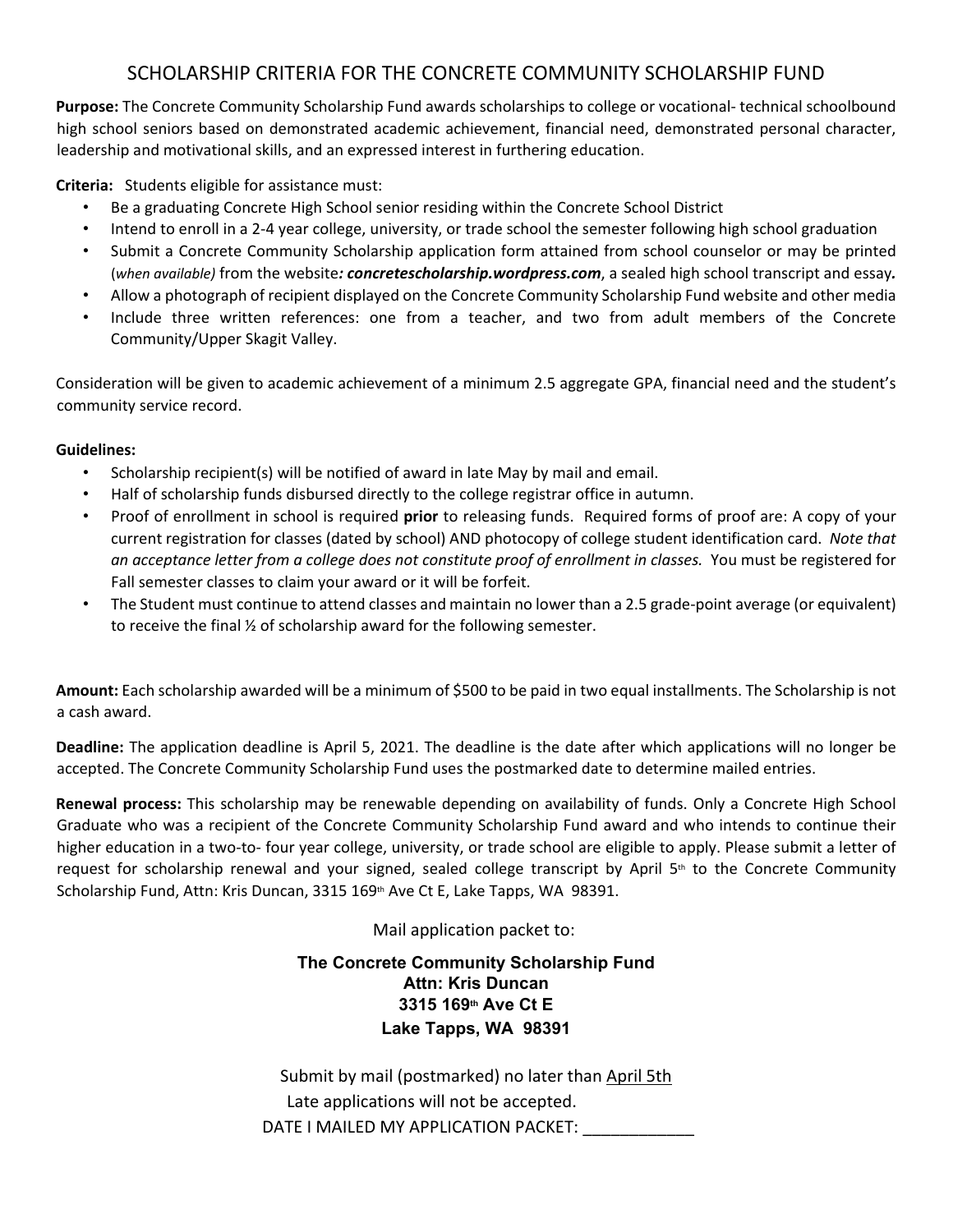## THE CONCRETE COMMUNITY SCHOLARSHIP FUND APPLICATION FORM

Please complete the attached application form to apply for the Concrete Community Scholarship. Submit it by mail (postmarked) no later than April 5, 2021. Late applications will not be accepted.

### **REQUIREMENTS:**

ľ

- Student must live in the Concrete School District and be a US Citizen.
- Student must be a Concrete High School graduate in 2021 with an aggregate GPA of 2.5 or better.
- Student must be enrolling or intend to enroll in a 2-4 year college or university or trade school for the upcoming semester.

| PERSONAL INFORMATION                                       |                                                                                                                                                                                 |
|------------------------------------------------------------|---------------------------------------------------------------------------------------------------------------------------------------------------------------------------------|
|                                                            |                                                                                                                                                                                 |
|                                                            |                                                                                                                                                                                 |
|                                                            |                                                                                                                                                                                 |
|                                                            |                                                                                                                                                                                 |
|                                                            |                                                                                                                                                                                 |
| preference, sexual orientation or ethnic origin.           | The Concrete Community Scholarship Fund does not discriminate among applicants on the basis of race, gender, religious<br><u> 1989 - Johann Stein, fransk politik (f. 1989)</u> |
| <b>EDUCATIONAL STATUS</b>                                  |                                                                                                                                                                                 |
|                                                            |                                                                                                                                                                                 |
|                                                            |                                                                                                                                                                                 |
|                                                            |                                                                                                                                                                                 |
| EXTRACURRICULAR ACTIVITIES (use back of page if necessary) |                                                                                                                                                                                 |
| Activity & Year                                            | Roles & Responsibilities                                                                                                                                                        |
|                                                            |                                                                                                                                                                                 |
|                                                            |                                                                                                                                                                                 |
|                                                            |                                                                                                                                                                                 |
|                                                            |                                                                                                                                                                                 |
|                                                            |                                                                                                                                                                                 |
|                                                            |                                                                                                                                                                                 |
|                                                            |                                                                                                                                                                                 |

**I give permission to use my photo in media and on website if I am awarded scholarship (initial) \_\_\_\_\_\_\_\_**